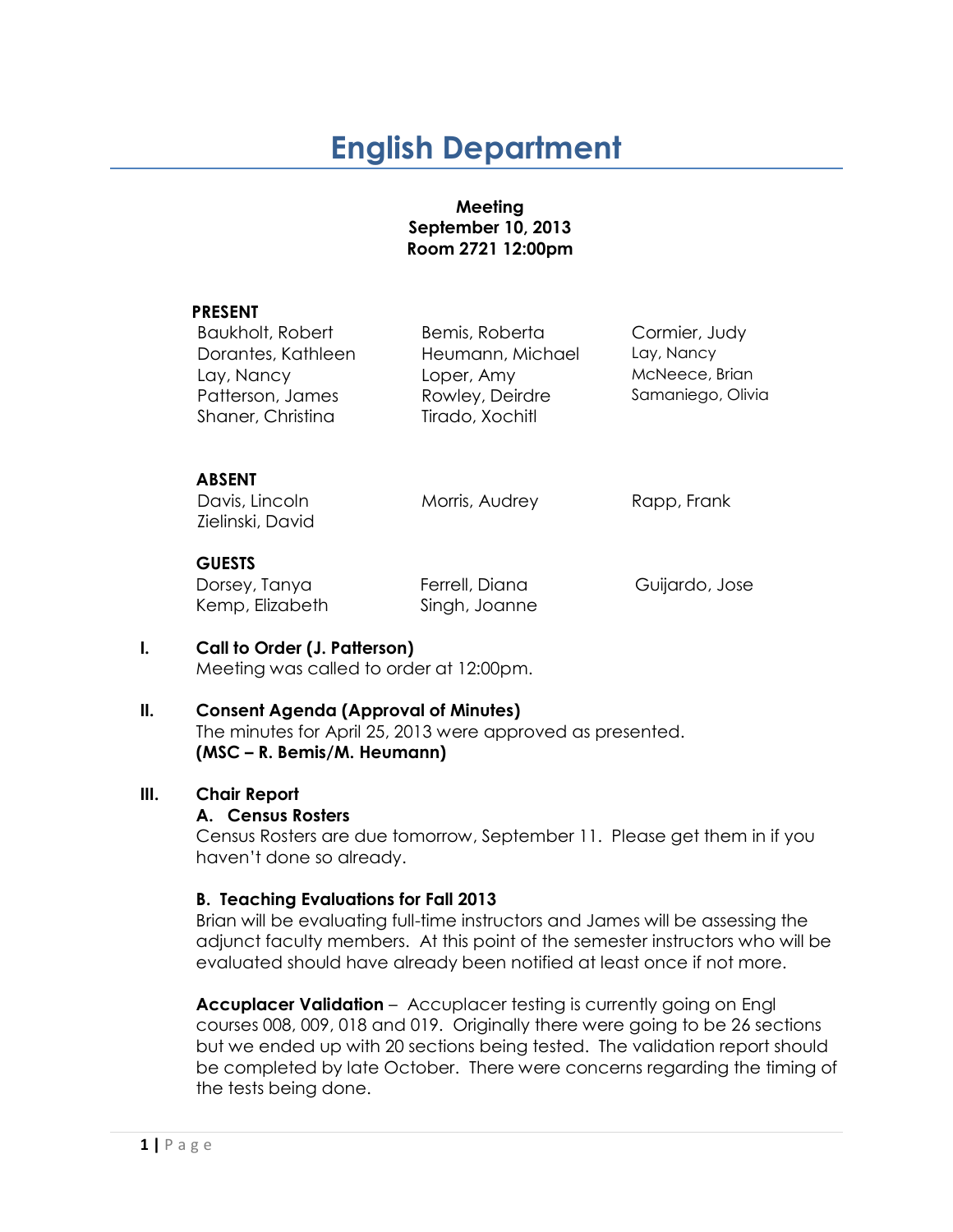Further discussion ensued regarding Accuplacer. James mentioned that new changes at the state level will affect the position of Accuplacer as one of our multiple measures.

# **C. Spring 2014 Schedule Development**

What's on EditGrid is pretty much set in BANNER. We should be able to start the faculty selection process for spring classes by the end of this week. Nancy Lay gets to pick first because her discipline is in Reading only. Fulltime temp Amy Loper gets to select after all FT Faculty chooses. Full-time faculty then goes through two rounds of overload. Then we open it up to those individuals who are outside the department but still qualified to teach, such as Brian McNeece, Scott Simpson, and Kevin Howell. Adjunct instructors then choose classes.

# **IV. SLOAC Update**

# **A. Assignment of Lead Instructors**

Some groups have already started meeting this semester. Reading teachers have met. Last Tuesday, (September 3rd) the ENGL 110 teachers met.

We've already identified which instructors will be collecting data this semester. Kathleen will be collecting for ENGL 051, David will be collecting for ENGL 250, Lincoln for 059 and 222. Kathleen will be collecting data for 008, Xochitl for 110 and Frank for 102.

James asked for everyone to start referring to our Freshman composition class (ENGL 110) as one hundred ten rather than just one-ten due to the confusion with ENGL 010 that happened recently when students were registering for classes.

## **B. Program Learning Outcomes need to be mapped**

We will assess the PLO for the English Program this semester. Engl 110 is taking PLO #3. They met last Tuesday and hammered out some language that James will be sending out to the instructors currently teaching ENGL 110. Hopefully we'll be able to help them to get at an idea if it's exemplary, satisfactory or unsatisfactory. Sections of ENGL 220 and 222 get PLO #2: the student will explicate and evaluate written materials.

The SLO Committee also has recommended that we start mapping out our PLO's. The example last week, when James met with the ENGL 110 and 201 instructors, is that plagiarism should be mapped out across the sequence. It will be expected also for ENGL 201, 009 and 008 as well. We want to eventually get to the point where we may have a formal recommendation to modify our course outline of record to reflect that mapping sequence.